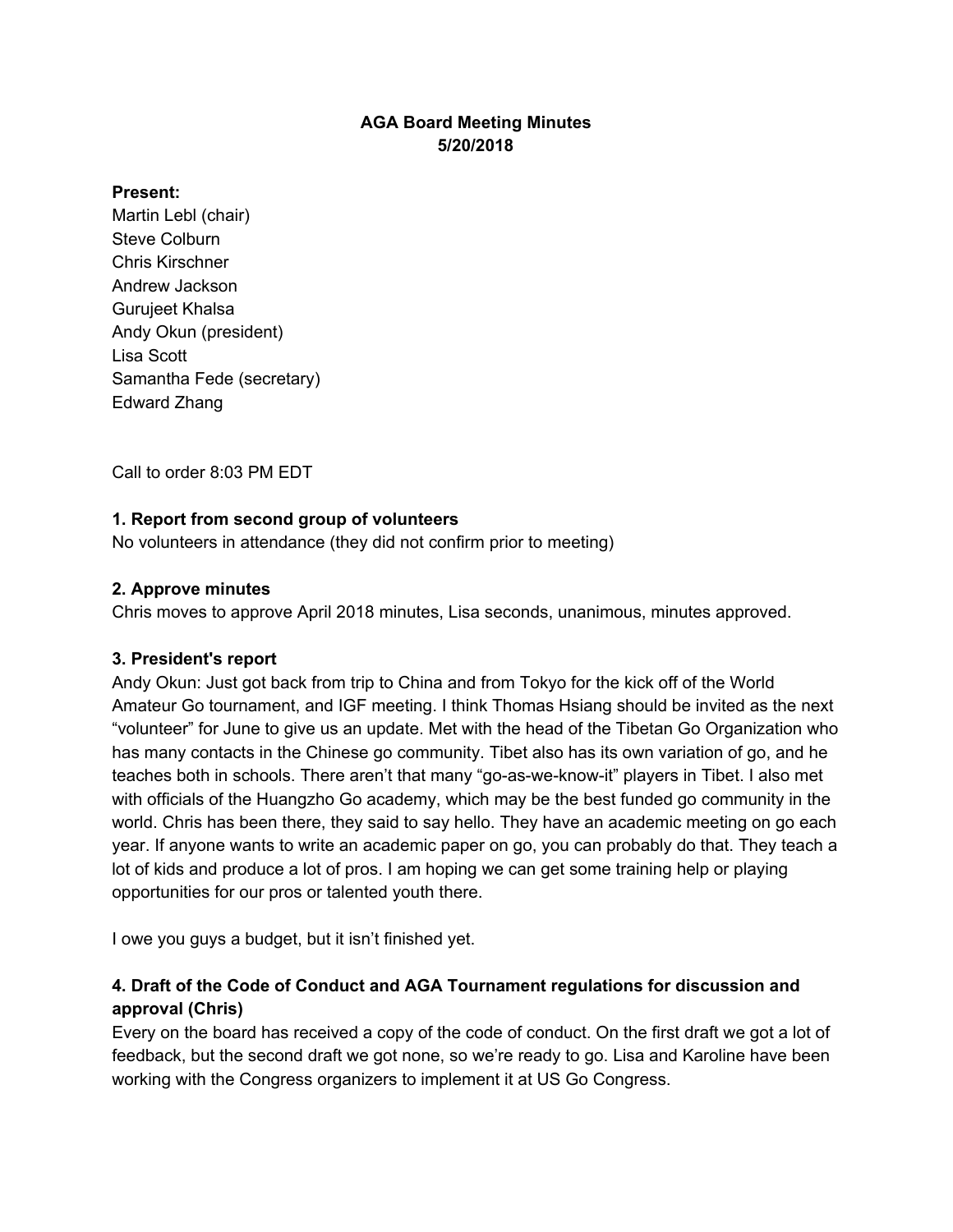#### [Edward Zhang joins]

Lisa: Yes, we're working on it and we're in good shape to implement it.

Martin: Is there a modified tournament regulation that goes with the CoC?

Lisa: Since there won't be a hard copy Go Congress Handbook, we're trying to keep it consistent in tone, but I'm not sure exactly where it will go in the book.

Gurujeet: The "no hard copy" isn't final because I think some people like to have them. We're planning to have a printable option at least.

Steve: You might want to talk to Mark Rubenstein about that because he's talked about the handbook being important in the past.

Lisa: Particularly for foreign visitors, who might not have cell service

[Gurujeet and Lisa agree to discuss congress handbook offline]

Lisa: We're at the point where we need official approval on the CoC from the board.

Steve: Can we have some more time to read over it to decide to approve?

Edward: Can you send it to us?

Lisa: Yes, it was sent to the board about 5 days ago. We're moving to form the committee on the code of conduct and to approve the president to make small changes as needed

Chris: We move that the code of Conduct be approved, and that the committee be formed per the recommendations of the President.

Lisa: My concern with not doing this now is that we'll have to wait another month. If you read it a month ago, it hasn't changed much.

Chris: We could tentatively approve pending concerns that will be addressed over email. The changes aren't substantive from last version, mostly proofreading type.

Steve: I'm fine with it, we can vote. [Edward agrees]

Lisa seconds the motion [that Chris put forward]. Unanimous approval. The motion carries.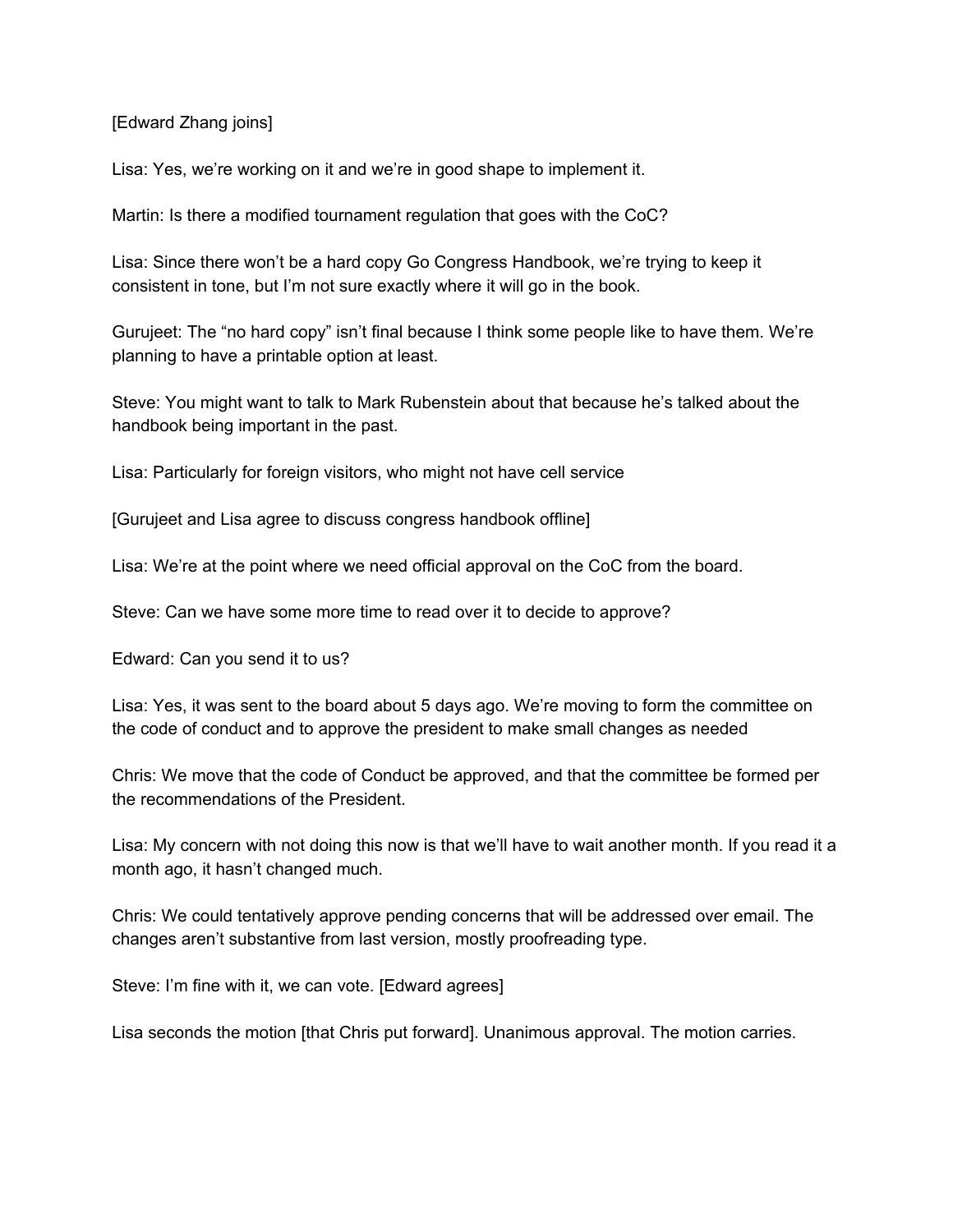**5. Authorize the president to present updated by-laws to membership for approval (Chris)** Chris: I have sent the old and updated by-laws to you. In the first round, we had significant changes requested from the public suggestions, but no feedback from the more recent round.

Gurujeet: To confirm, language about adding more board positions has been removed from the by-laws update?

Chris: Yes, there wasn't interest from our board or the public.

Gurujeet: What is the timing of approving these bylaws?

Chris: Our original plan was to approve it to go up for vote at the Go Congress from the membership. And we probably can do that.

Lisa: I think we should present it to the membership in the Assembly meeting for discussion and voting soon after congress.

Chris: I have one problem with that. I think people will have more changes they suggest, even though they've already had the chance to suggest changes as necessary. And I thought we wanted the approval done more efficiently.

Gurujeet: I think we're putting it out there now, and it's moving fast enough.

Steve: I think it's okay to put it out again. Does the full membership or chapters have to approve

Lisa: I motion to put approval of the new bylaws on the ballot for approval from the full membership.

Chris seconds, unanimous approval, motion carries.

# **6. Discuss/approve prize subsidy for US Open/NAMT for marketing/prestige reasons from AGA budget as we have in past few years**

Gurujeet: I brought this up because we want publicity for the Masters and want to announce the prizes. Past year was \$12,000 in prizes. But the difference is that in the past we divided that between the US Open Masters and the NAMT. But we didn't have NAMT qualifiers this year. We don't need to announce the specific numbers now, just the general amount approved.

Martin: So this is from AGA funds?

Lisa: Yes, the rest of the prizes are from the US Congress budget, but the top prizes are from the AGA. In past years, there's been some variations, particularly after Ing stopped covering the bigger prizes.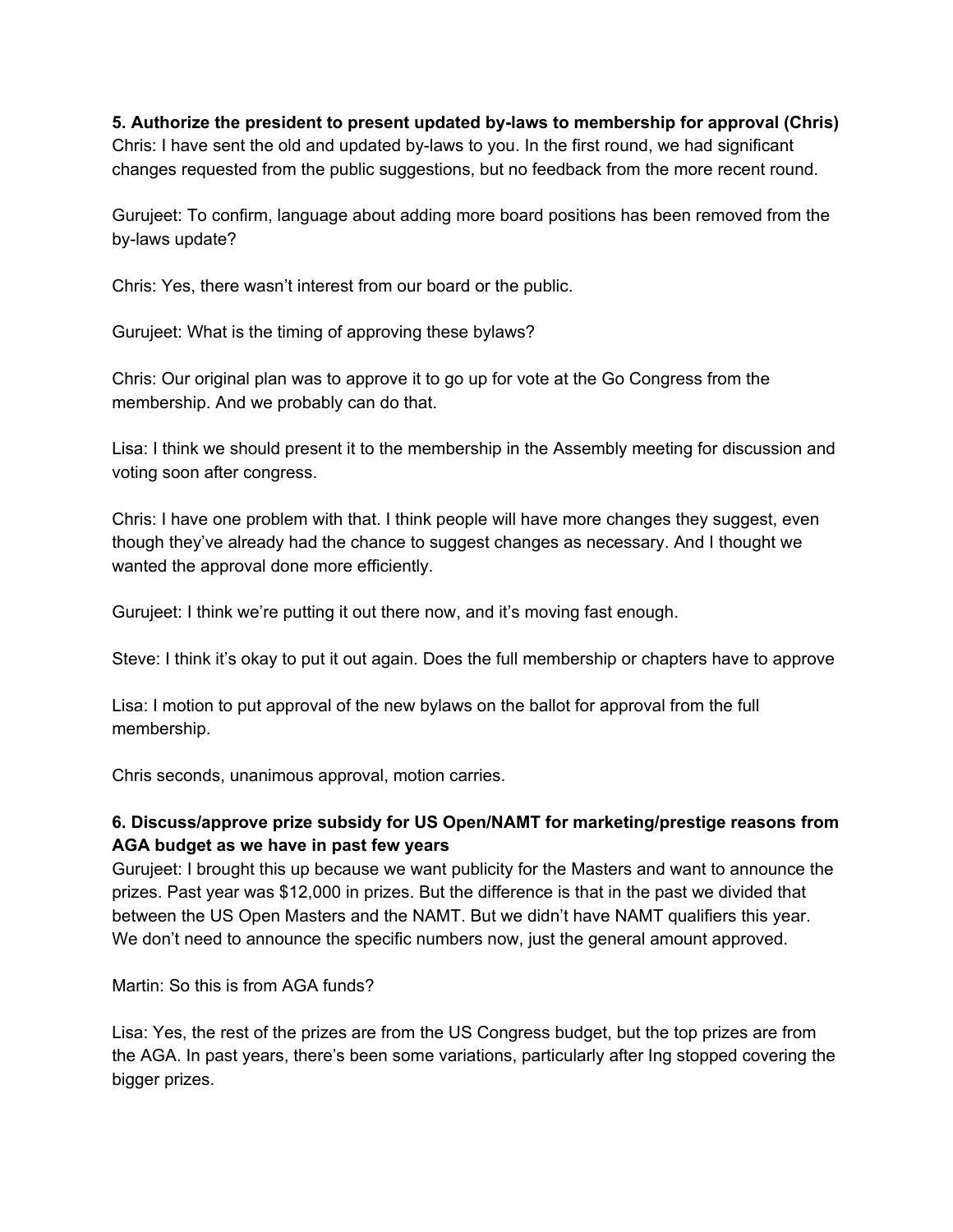Andy: It also increased in 2014 when the prizes increased substantially.

Gurujeet: Do we want to approve the same amount as last year, and do we want to use the NAMT budget for the top 3 north americans?

Chris: I'm fine with it but is there already some information in the budget…? [breaks up some]

Gurujeet: Well it doesn't specify the exact amounts.

Chris: Which is why I think there needs to be a continuing resolution, since the budget hasn't been approved at all.

Gurujeet: Let's just get something out there that can be incorporated into the budget later. I motion that we add \$12000 in the budget for Masters prizes at the US Go Congress, and note that we intend for this to carry on to future years. Lisa seconds. Unanimous approval.

Gurujeet: Also, a constituent brought up that it isn't fair to use tie breakers to split monetary prizes.

Lisa: I don't think this is a board issue.

Chris: If there's an existing policy, it is a board issue to discuss.

Andy: It's a reasonable thing to discuss.

Steve: What is the exact regulation?

Lisa: It's in the tournament regulations, and it says the rule is absolute.

[all agree to discuss in the future]

#### **7. Discuss which volunteers we would like to invite for June and July/congress meeting\*** Karoline Li- June

Martin: For the congress board meeting, we should invite people who will be there.

Chris: It doesn't have to be the person in charge of whatever division of volunteers, it would be fine to be a subordinate volunteer who would be informed and could give a report.

#### **8. New business**

Gurujeet: Note that the big Japanese group is coming in before Go Congress to DC to sight-see, and we'll probably do an event at the National Go Center, if anyone wants to join.